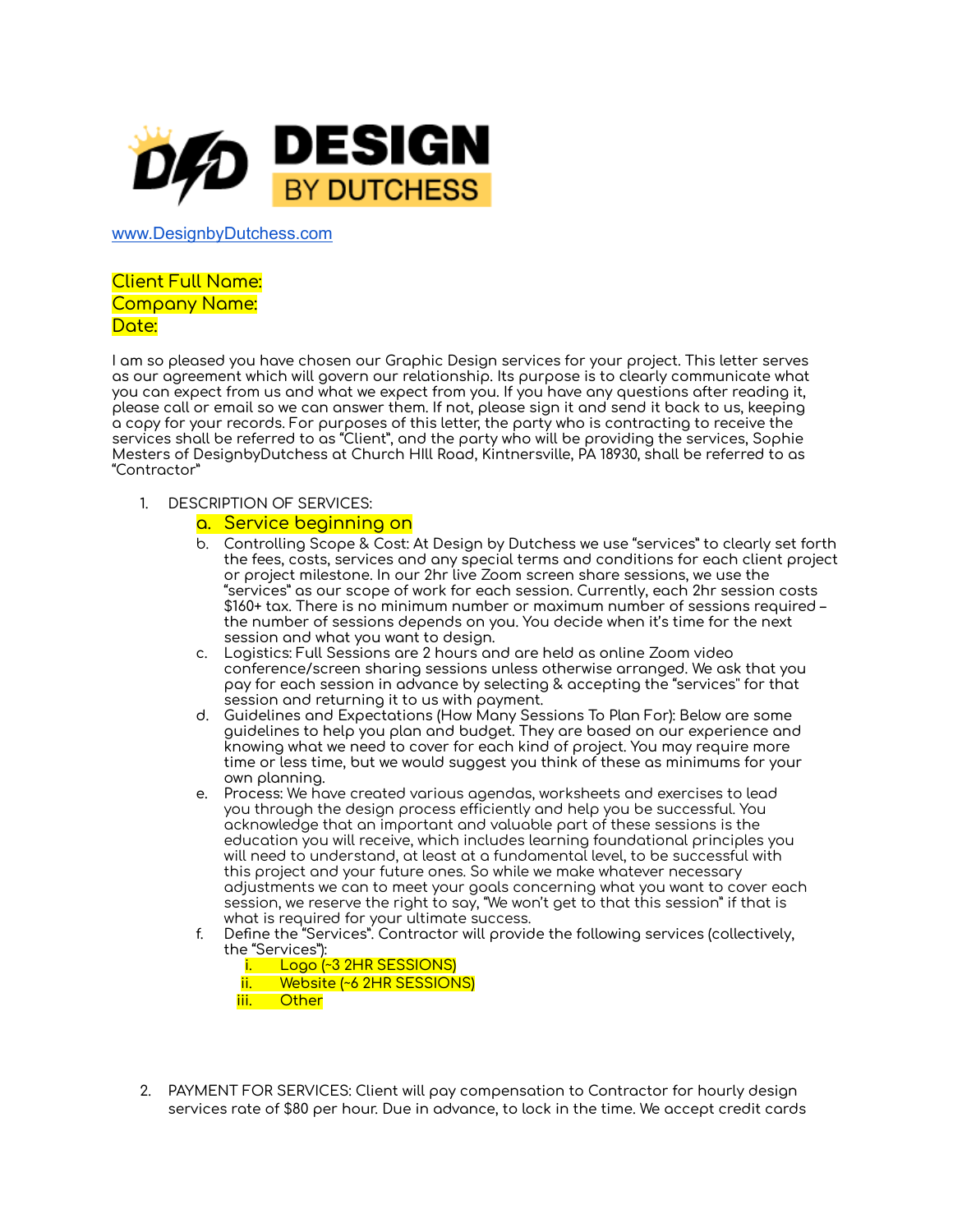through our secure Wix online portal. These billable rates are subject to change; clients with ongoing hourly Projects will be given 30 days' notice of rate increases. Avoiding Surprises: Please be aware that we may bill you at our hourly rate for all questions, correspondence, emails, phone calls or research falling outside the zoom meetings. Will ask permission first.

- a. Your appointment will be held for 48hrs, after you make it. Upon receiving payment, your appointment will be locked in. After 48hrs, with no payment, your appointment will be canceled.
- b. This compensation shall be payable in two ways:
	- i. For 2hr Zoom Meetings: "Pay As You Go" pay \$160+tax within 48hrs of making the meeting to lock in the time. Non refundable. Any overage to be paid the same day.
	- ii. For work not done live on zoom meetings- 50% of the estimate due on project start date, and the balance due upon completion of the Services. If the project work time goes over two weeks (due to edits, contemplation, etc) the hourly Services completed, to be paid on a bi-weekly basis (1st and 1th of each month)
- 3. TERM/TERMINATION. This Agreement works for any services done in 2023, and shall terminate automatically 2023. Either party may exit at any time. Client is still responsible to pay for work hours completed.
- 4. RELATIONSHIP OF PARTIES: It is understood by the parties that Contractor is an independent contractor with respect to Client, and not an employee of Client. Client will not provide fringe benefits, including health insurance benefits, paid vacation or any other employee benefit, for the benefit of the Contractor.
- 5. WORK PRODUCT OWNERSHIP: Any copyrightable works, ideas, discoveries, inventions, patents, products, or other information (collectively, the "Work Product") developed in whole or in part by Contractor in connection with the Services shall be the exclusive property of Client. Contractor may use Work Product in portfolio (website, advertising etc)
- 6. CONFIDENTIALITY: Contractor will not at any time or in any manner , either directly or indirectly, use for the personal benefit of Contractor, or divulge, disclose, or communicate in any manner any information that is proprietary to Client. Contractor will protect such information and treat it as strictly confidential. This provision shall continue to be effective after the termination of this Agreement.
- 7. ENTIRE AGREEMENT: The Agreement contains the entire agreement of the parties, and there are no other promises or conditions in any other agreement whether oral or written.
- 8. SEVERABILITY: If any provision of the Agreement shall be held to be invalid or unenforceable for any reason, the remaining provisions shall continue to be valid and enforceable. If a court finds that any provision of this Agreement is invalid or unenforceable, but that by limiting such provision it would become valid and enforceable, then such provision shall be deemed to be written, construed, and enforced as so limited.
- 9. APPLICABLE LAW: This Agreement shall be governed by the Commonwealth of Pennsylvania.
- 10. LAWYERS: Contractor is not responsible for any of the Clients lawyer fees.
- 11. SERVICES LIMITATIONS/EXTENSIONS: The estimate is the average amount of time a similar type of project takes. Final bill will be based on the time spent and can be more or less than the estimate. Things like edits, changes, complexity, add time. Contractor will notify Client when the scope of service exceeds the estimate.
- 12. CANCELLATION: If Client is not satisfied with the Contractor's deliverables and discontinues the project under any terms, the Client is still responsible for the TOTAL amount of the work already put into the Services. No refunds on time already worked.
- 13. Communications: You are welcome to call if you have questions about scheduling, billing or other non-design matters, and you will not be billed. However, office staff cannot give design advice. If you wish to discuss your project with a design, we ask that you schedule a Zoom/phone call. The reason for this policy is 1) to ensure the designer is prepared for your call and focused on your project when you are speaking with them, and 2) to ensure the designers have adequate time to work on clients' projects in a timely manner with minimal interruptions. We truly believe your cooperation with this policy will result in better and faster results in your project. Our normal office hours are 9-5, but we usually can schedule earlier or later appointments in advance.